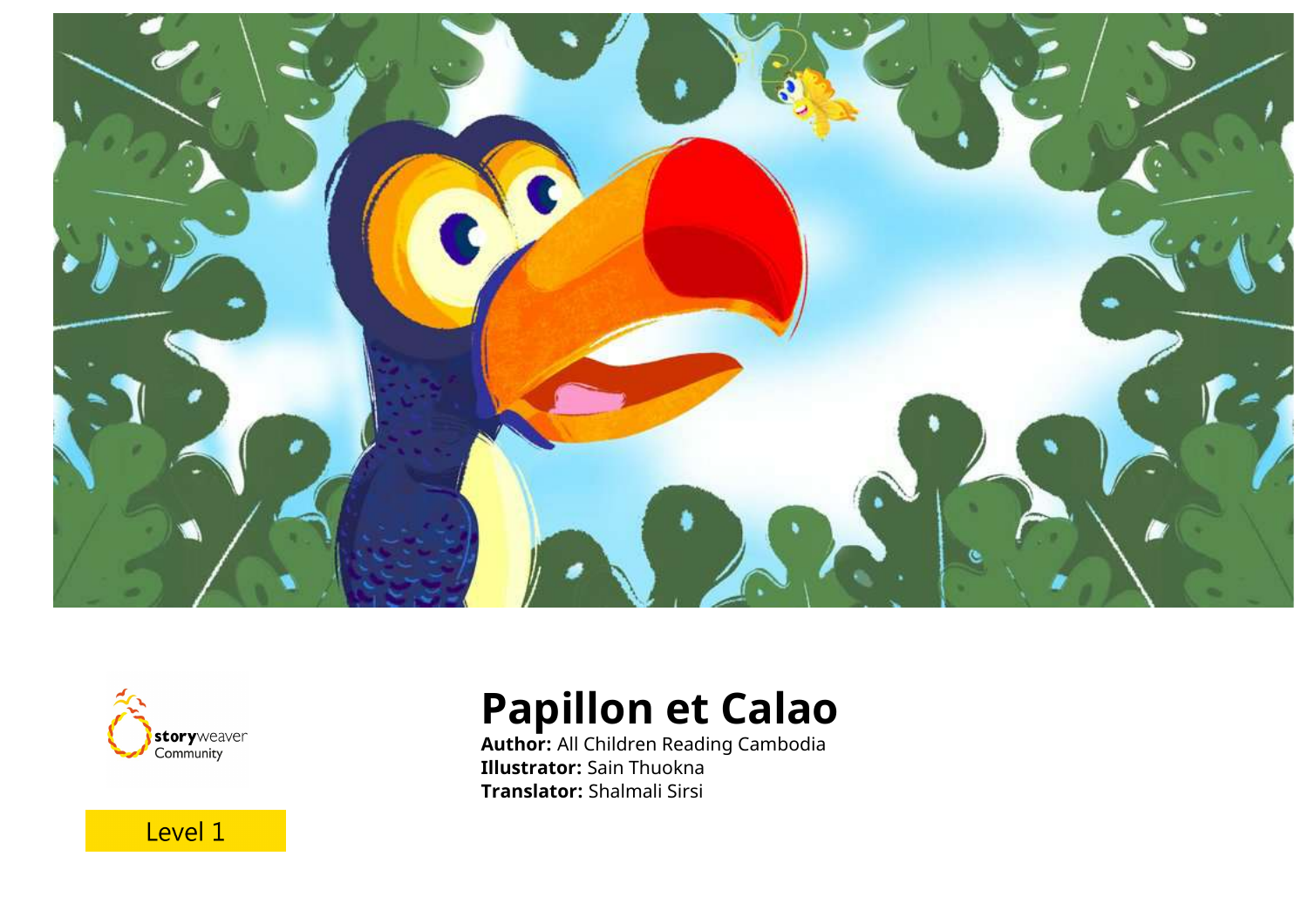un papillon est plus petit qu'un coléoptère.

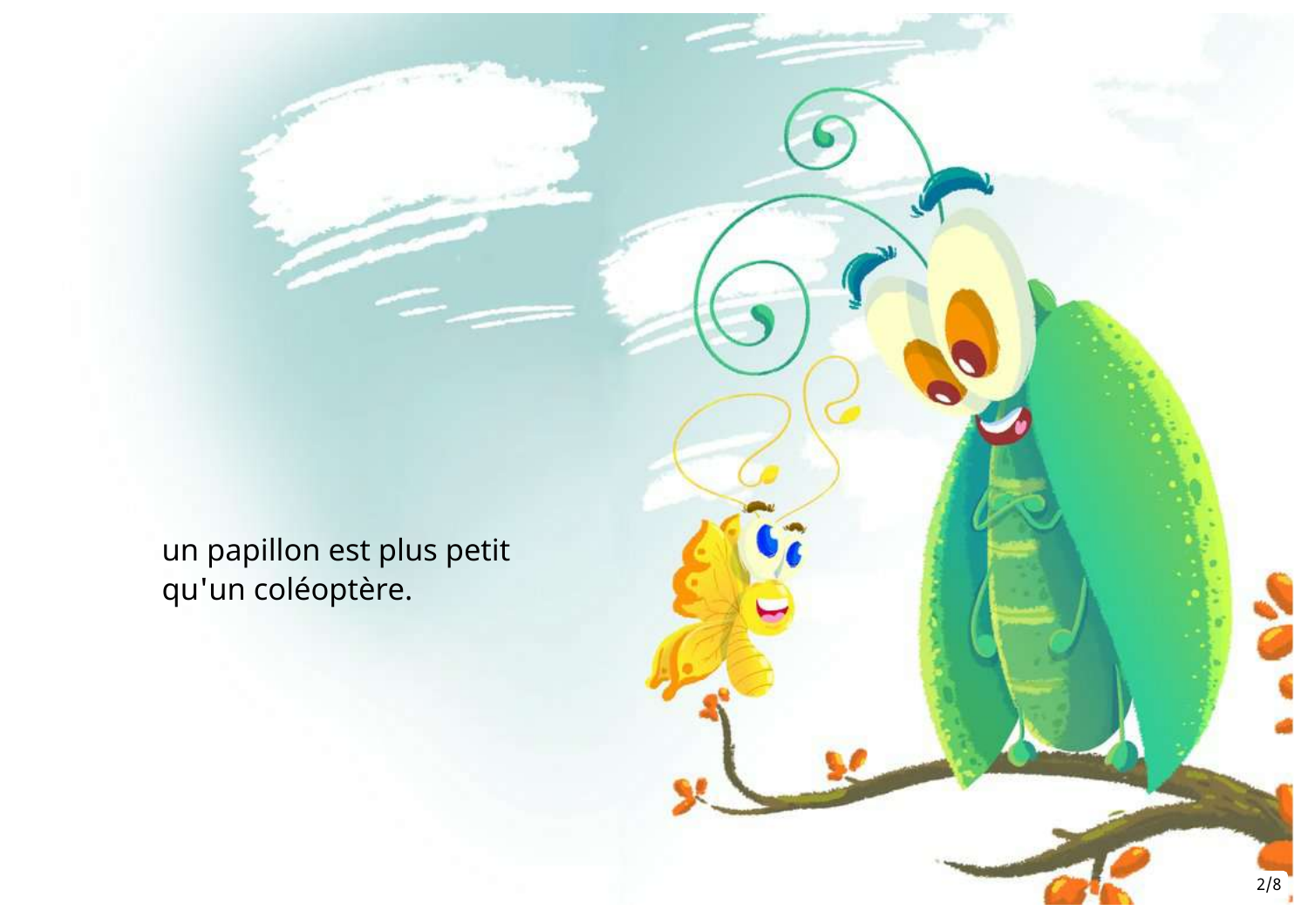un coléoptère est plus petit qu'une alouette.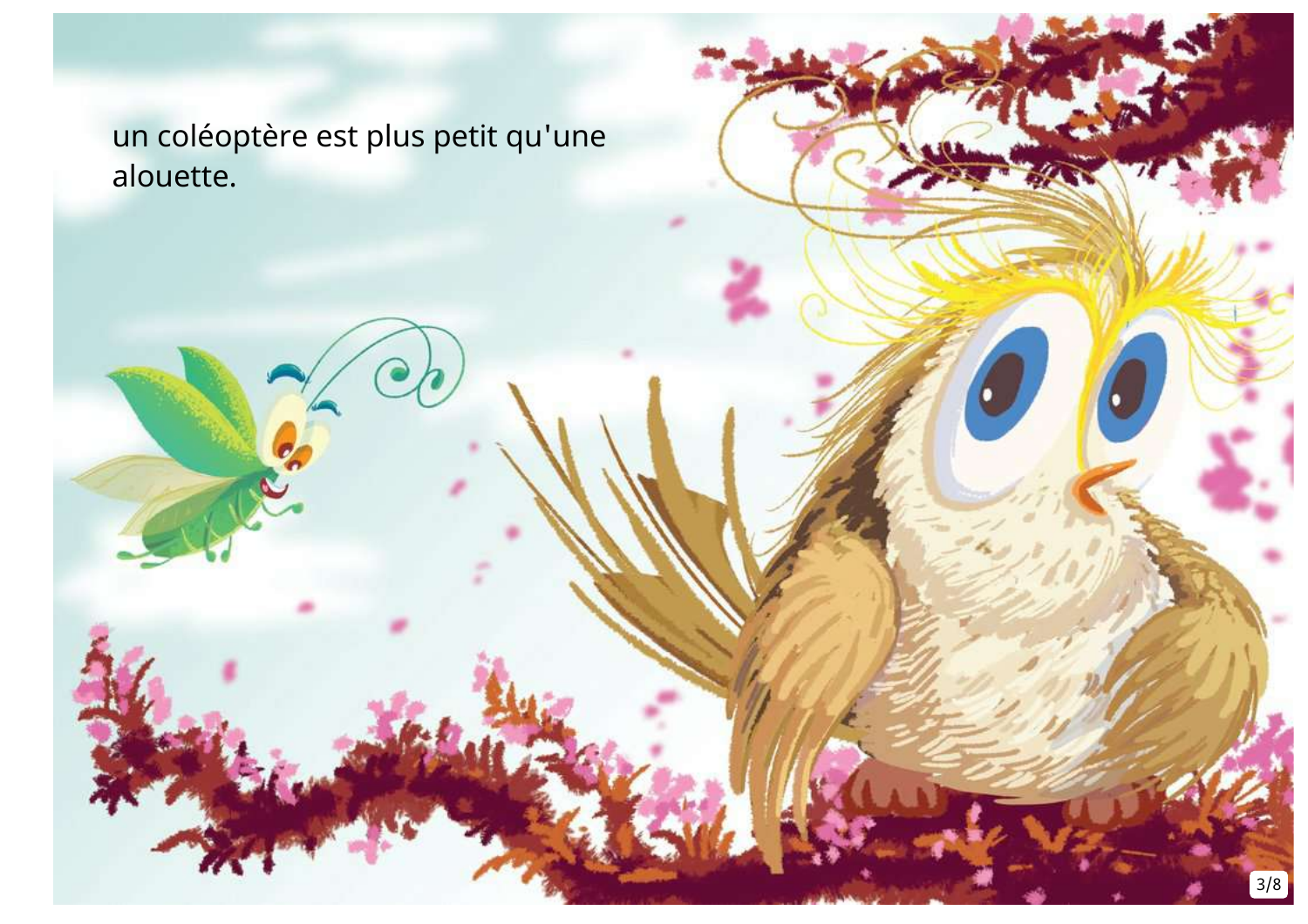une alouette est plus petite qu'un perroquet.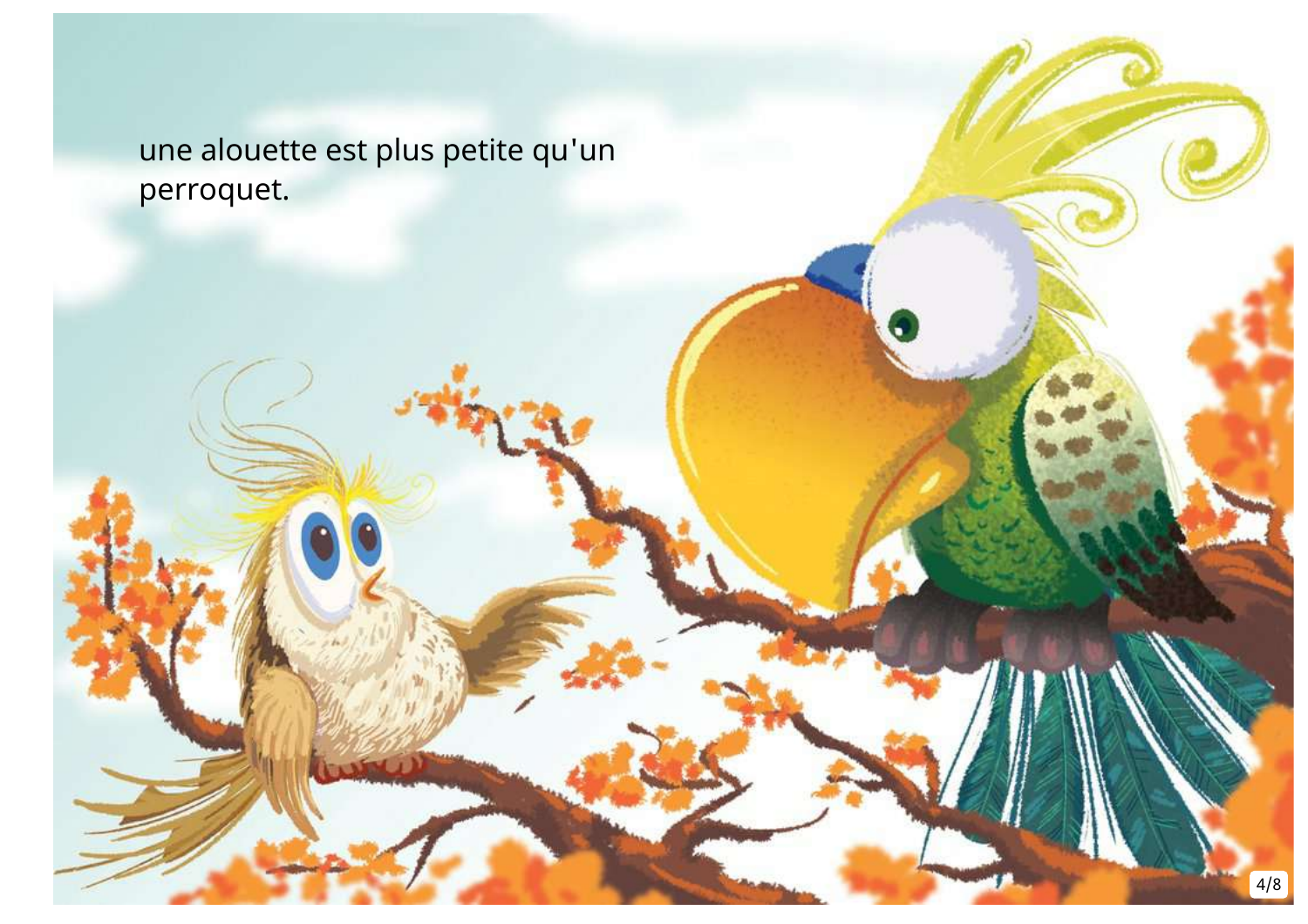un perroquet est plus petit qu'un hibou.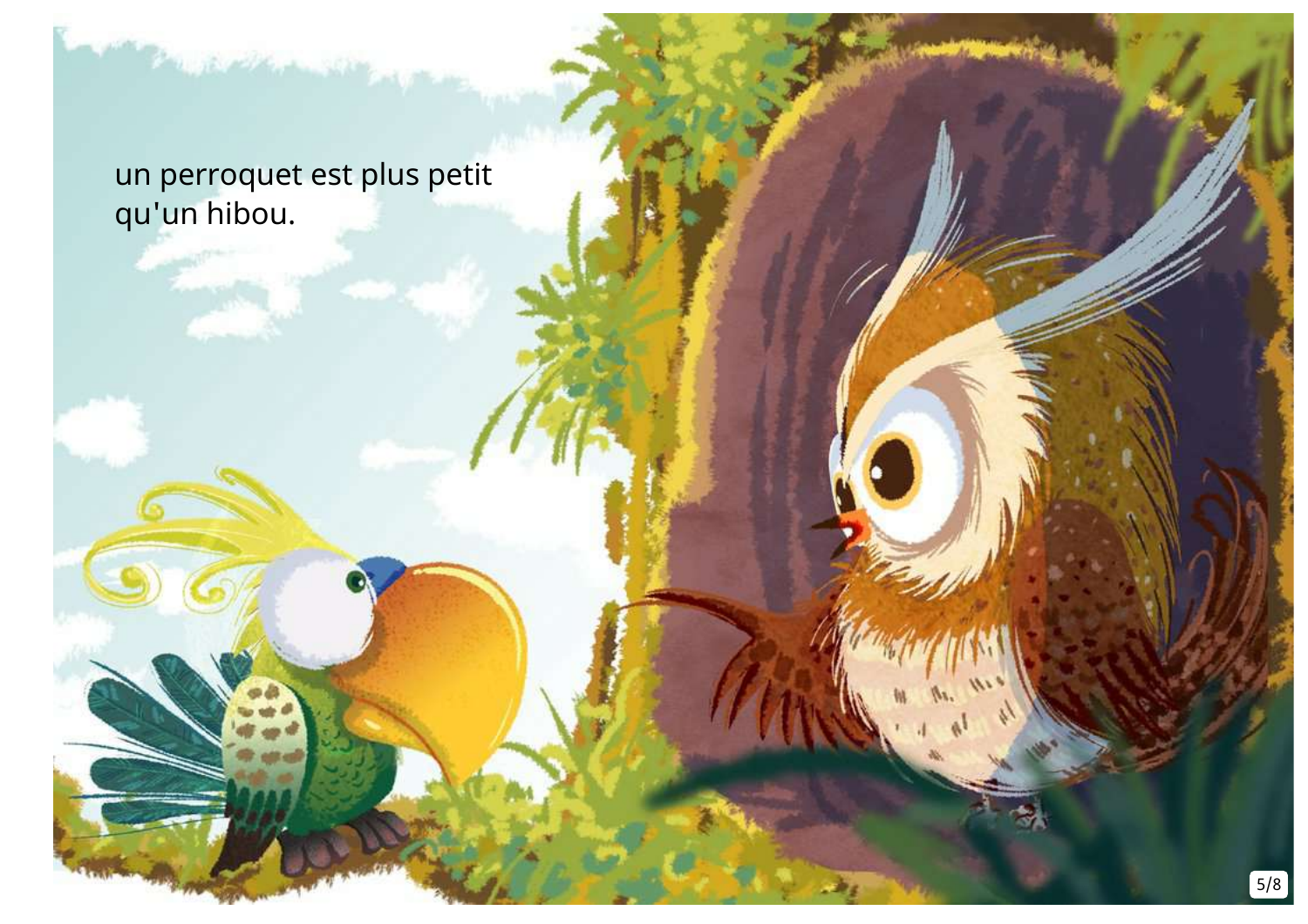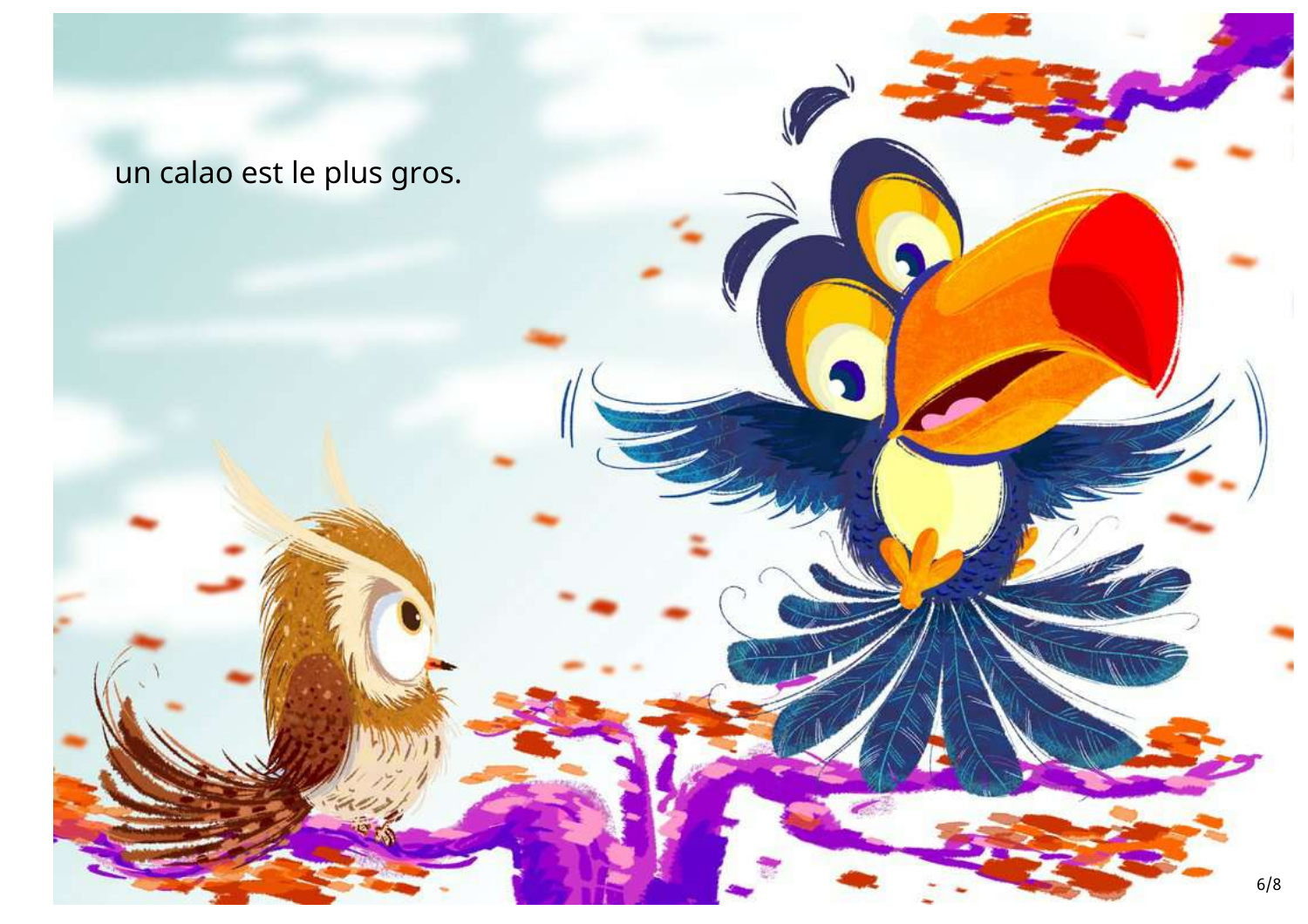# un papillon est le plus petit .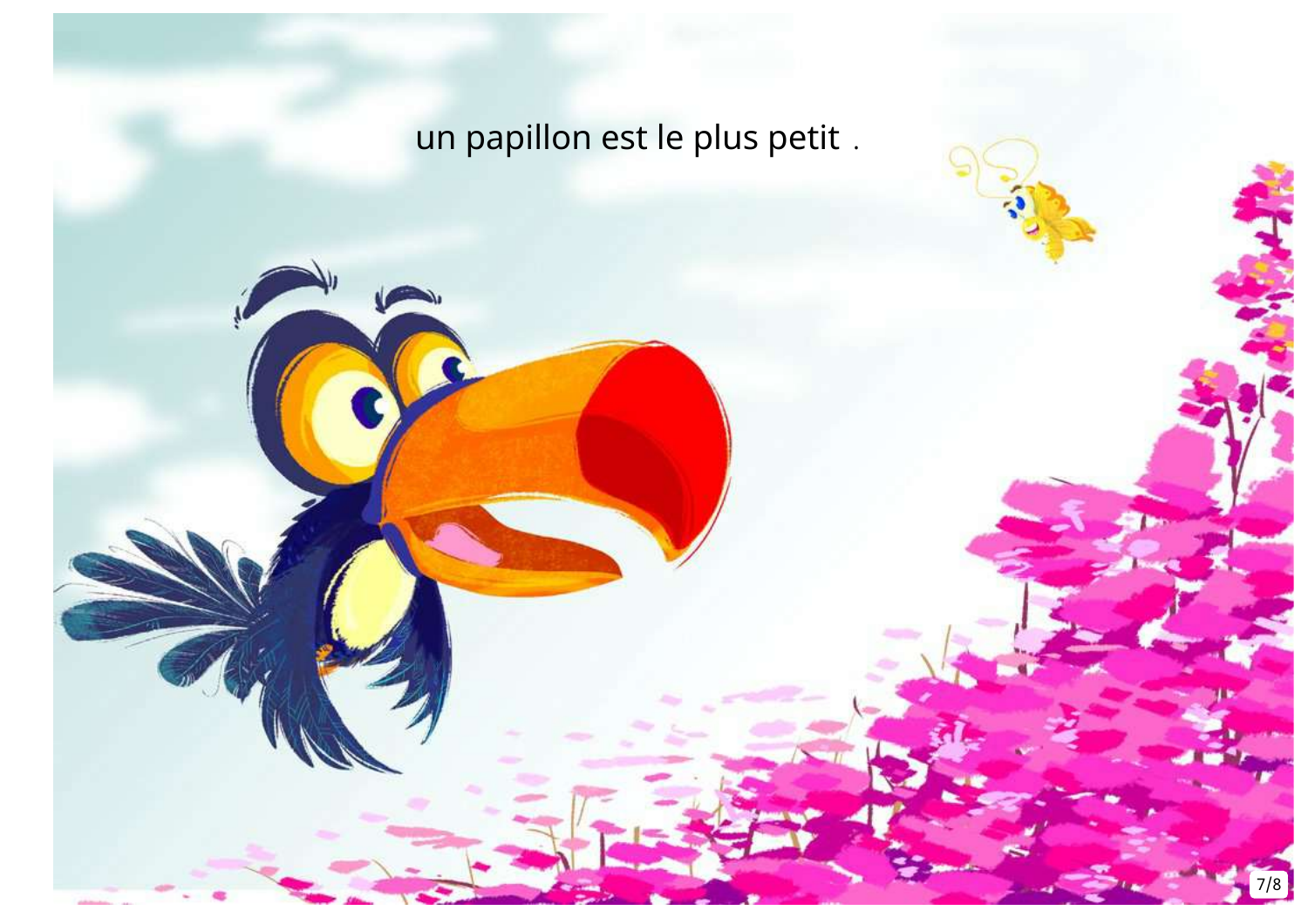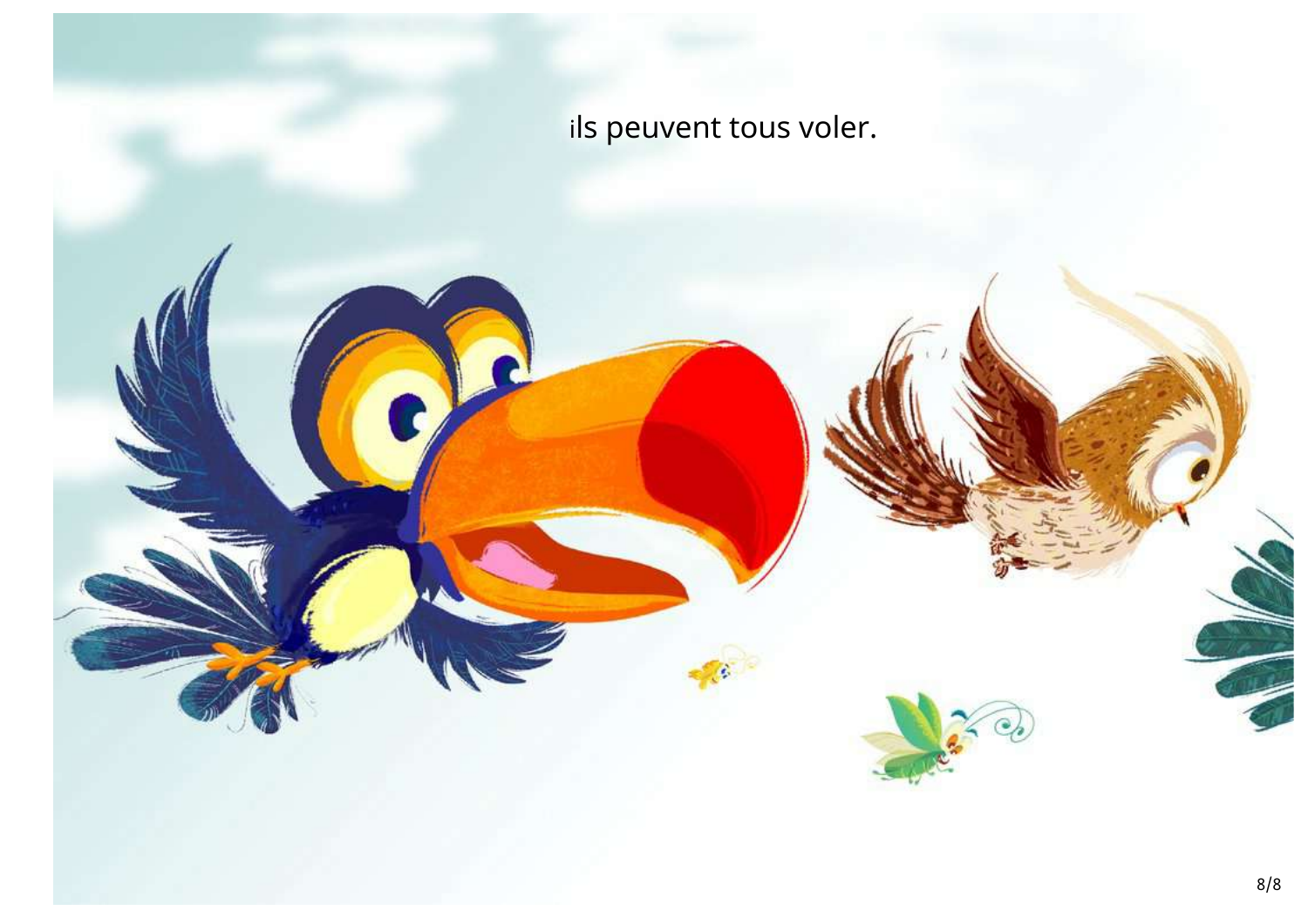

**Created by** Shalmali sirsi (11 years old)*, with the help of* Shalmali Sirsi. Sincere thanks to Priya Venkatesh who helped me write this story.

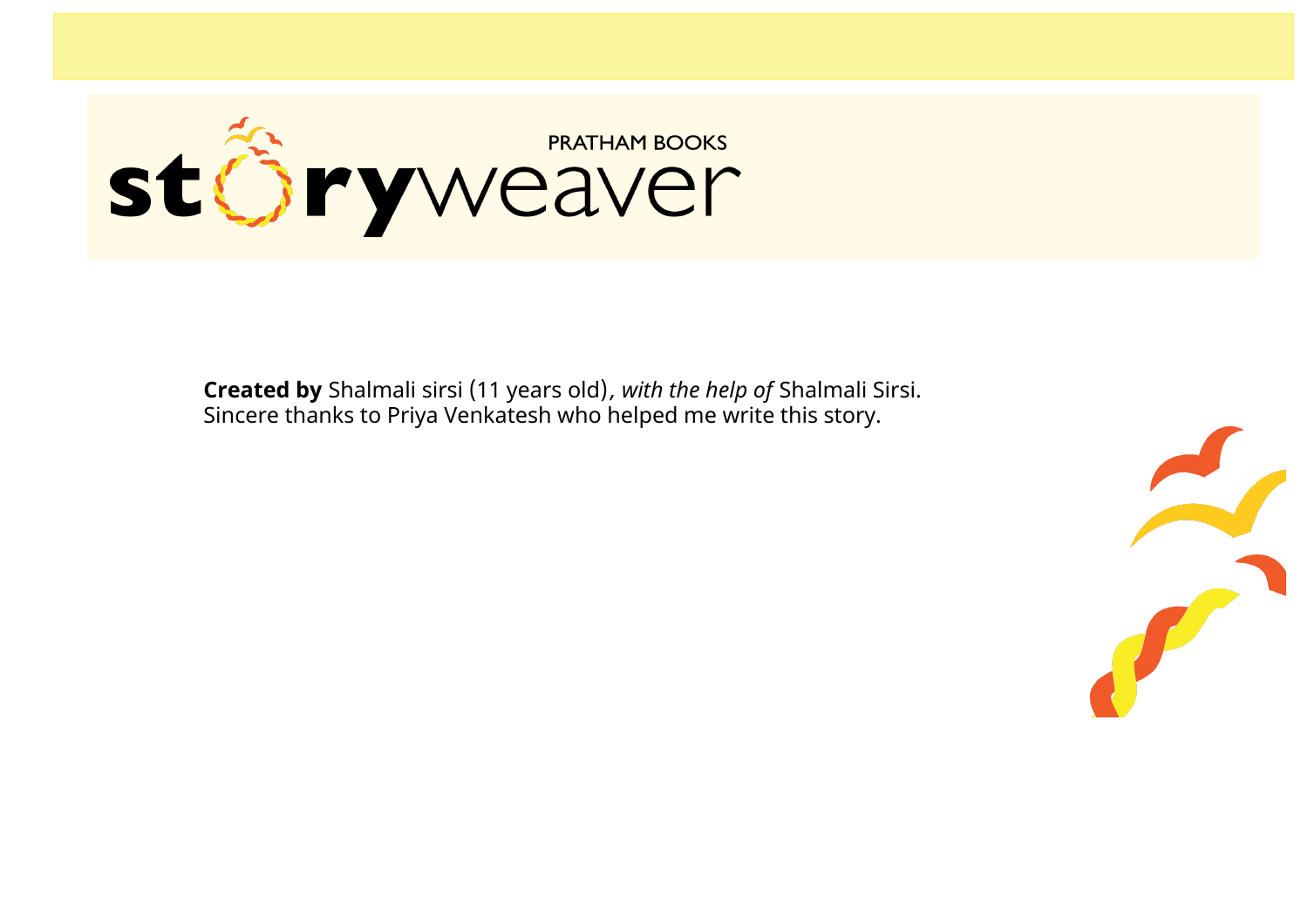

This book was made possible by Pratham Books' StoryWeaver platform. Content under Creative Commons licenses can be downloaded, translated and can even be used to create new stories ‐ provided you give appropriate credit, and indicate if changes were made. To know more about this, and the full terms of use and attribution, please visit the following [link](https://storyweaver.org.in/terms_and_conditions).

### Story Attribution:

This story: Papillon et Calao is translated by [Shalmali](https://storyweaver.org.in/users/3992-shalmali-sirsi) Sirsi. The © for this translation lies with Shalmali Sirsi, 2020. Some rights reserved. Released under CC BY 4.0 license. Based on Original story: '[Butterfly](https://storyweaver.org.in/stories/103151-butterfly-and-hornbill) and Hornbill', by All Children Reading [Cambodia](https://storyweaver.org.in/users/144959-all-children-reading-cambodia) . © Let's Read , 2019. Some rights reserved. Released under CC BY 4.0 license.

#### Images Attributions:

Cover page: Hornbill and [butterfly](https://storyweaver.org.in/illustrations/29495-hornbill-and-butterfly-amidst-nature) amidst nature, by Sain [Thuokna](https://storyweaver.org.in/users/145087-sain-thuokna) © The Asia Foundation, 2019. Some rights reserved. Released under CC BY 4.0 license. Page 2: Beetle and [butterfly](https://storyweaver.org.in/illustrations/29496-beetle-and-butterfly-on-a-branch) on a branch, by Sain [Thuokna](https://storyweaver.org.in/users/145087-sain-thuokna) © The Asia Foundation, 2019. Some rights reserved. Released under CC BY 4.0 license. Page 3: Lark and [beetle](https://storyweaver.org.in/illustrations/29497-lark-and-beetle), by Sain [Thuokna](https://storyweaver.org.in/users/145087-sain-thuokna) © The Asia [Foundation,](https://storyweaver.org.in/users/145087-sain-thuokna) 2019. Some rights reserved. Released under CC BY 4.0 license. Page 4: Lark and [parrot](https://storyweaver.org.in/illustrations/29498-lark-and-parrot), by Sain Thuokna © The Asia Foundation, 2019. Some rights reserved. Released under CC BY 4.0 license. Page 5: The owl and the [parrot](https://storyweaver.org.in/illustrations/29499-the-owl-and-the-parrot), by Sain [Thuokna](https://storyweaver.org.in/users/145087-sain-thuokna) © The Asia Foundation, 2019. Some rights reserved. Released under CC BY 4.0 license. Page 6: [Hornbill](https://storyweaver.org.in/illustrations/29500-hornbill-and-the-owl) and the owl, by Sain [Thuokna](https://storyweaver.org.in/users/145087-sain-thuokna) © The Asia Foundation, 2019. Some rights reserved. Released under CC BY 4.0 license. Page 7: The hornbill and the [butterfly](https://storyweaver.org.in/illustrations/29502-the-hornbill-and-the-butterfly), by Sain [Thuokna](https://storyweaver.org.in/users/145087-sain-thuokna) © The Asia Foundation, 2019. Some rights reserved. Released under CC BY 4.0 license. Page 8: All the [birds](https://storyweaver.org.in/illustrations/29504-all-the-birds-in-the-sky) in the sky, by Sain [Thuokna](https://storyweaver.org.in/users/145087-sain-thuokna) © The Asia Foundation, 2019. Some rights reserved. Released under CC BY 4.0 license.

Disclaimer: [https://www.storyweaver.org.in/terms\\_and\\_conditions](https://storyweaver.org.in/terms_and_conditions)



Some rights reserved. This book is CC-BY-4.0 licensed. You can copy, modify, distribute and perform the work, even for commercial purposes, all without asking permission. For full terms of use and attribution, <http://creativecommons.org/licenses/by/4.0/>